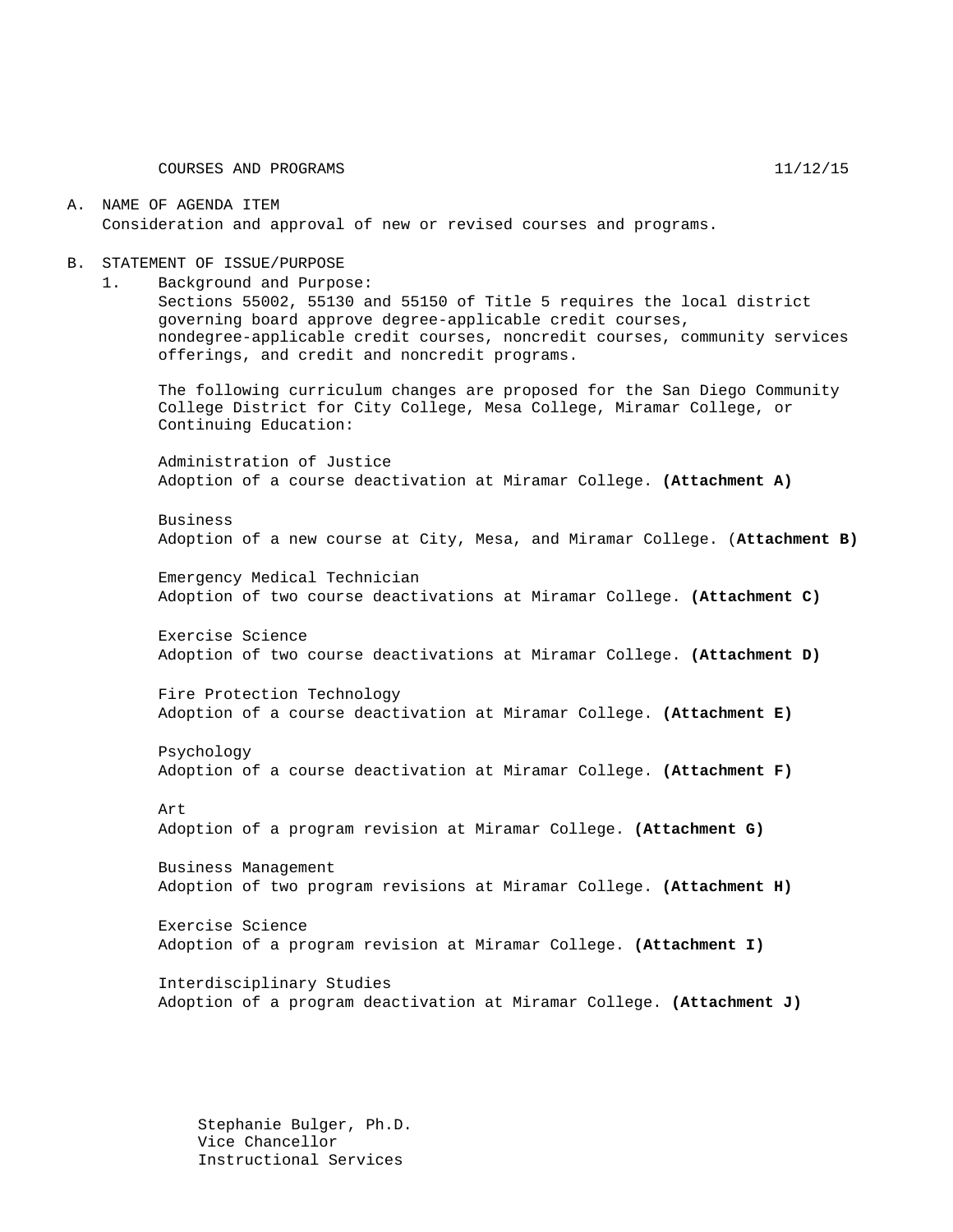- B. STATEMENT OF ISSUE/PURPOSE (continued)<br>2. Cost and Funding:
	- Cost and Funding: There is no additional cost to the District.
- C. PROPOSAL

The Board of Trustees hereby grants authority to take the action outlined in Part A.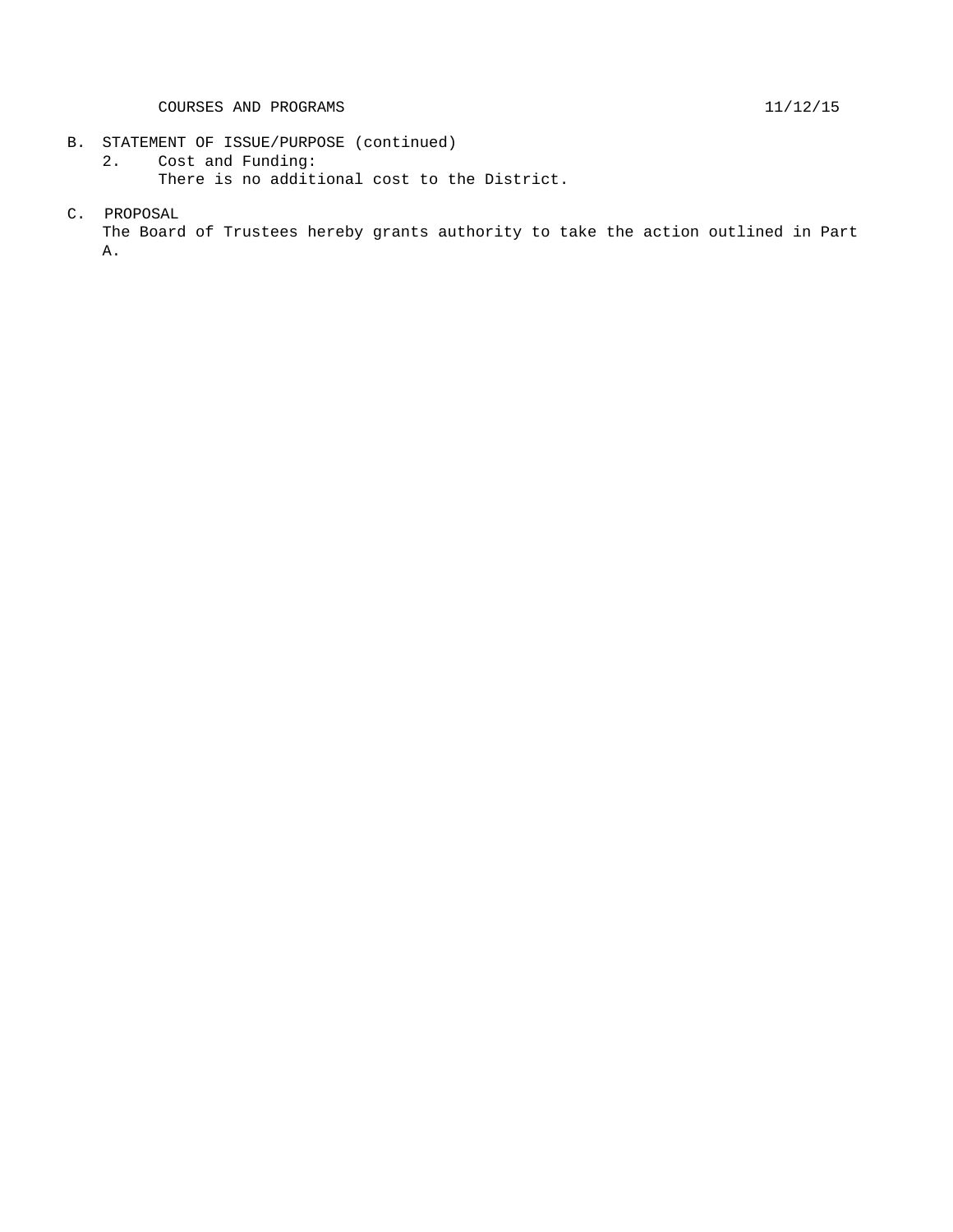Adoption of a course deactivation at Miramar College.

Proposed course deactivation at Miramar College:

### **270 Work Experience**

### **60 - 300 hours other, 1-4 units Grade Only**

This course provides students with on-the-job learning experiences in the field of Administration of Justice or their educational goals. The combined maximum credit for all work experience courses from all disciplines may not exceed 16 units. Associate Degree Credit & transfer to CSU.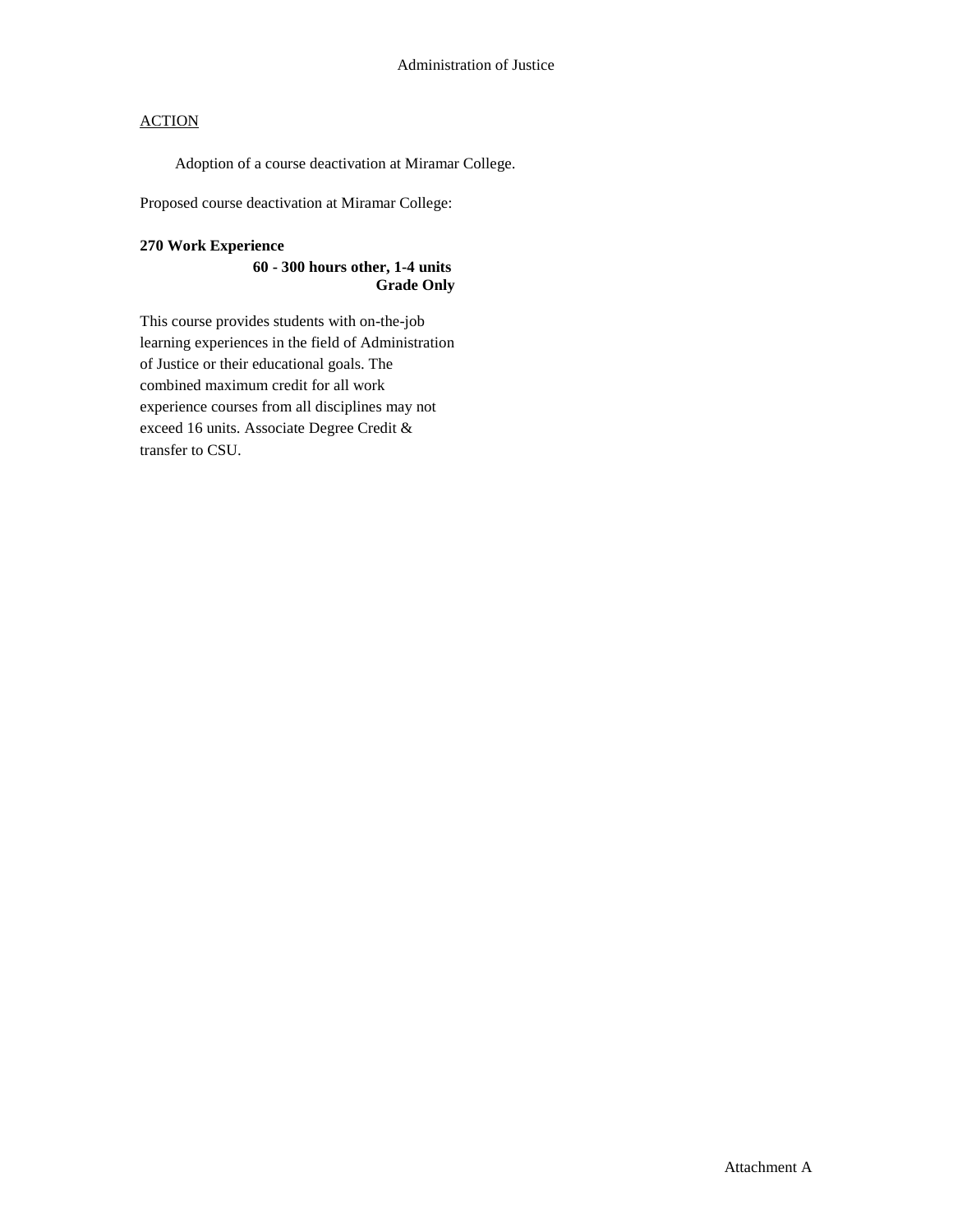Adoption of a new course at City, Mesa, and Miramar College.

Proposed new course at City, Mesa, and Miramar College:

### **120 Personal Financial Management 48 - 54 hours lecture, 3 units Grade Only**

*Advisory:* English 47A or English 48 and English 49, each with a grade of "C" or better, or equivalent or Assessment Skill Levels R5 and W5; Mathematics 38 with a grade of "C" or better, or equivalent or Assessment Skill Level M30.

*Limitation on Enrollment:* This course is not open to students with previous credit for Consumer Studies 110.

This course is a study of the theories and techniques for managing personal income. Emphasis is placed on financial goal setting, culminating in the development of a personal financial plan as well as a personal career plan. Topics include practical methods for gaining maximum advantages from income through budgeting, income generation, efficient spending, and effective use of credit, savings, budgeting, insurance, real estate, investments and protection of assets. Investment portfolios and retirement and estate planning are also discussed. This course is designed for all students interested in personal finance. (FT) Associate Degree Credit & transfer to CSU.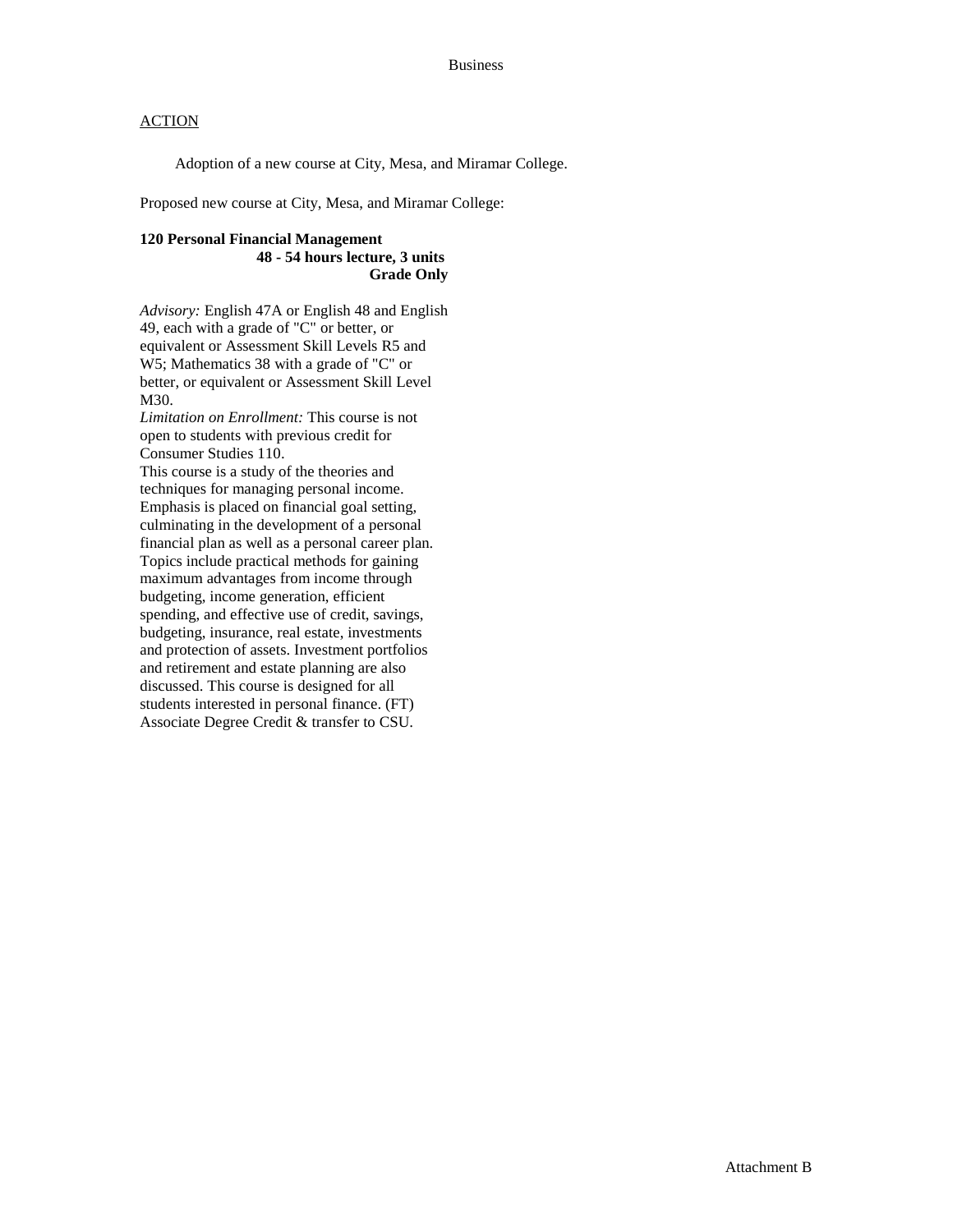Adoption of two course deactivations at Miramar College.

Proposed course deactivations at Miramar College:

### **351 Advanced Cardiac Life Support Inservice 16 - 18 hours lecture, 1 units Letter Grade or Pass/No Pass Option**

*Advisory:* English 47A or English 48 and English 49, each with a grade of "C" or better, or equivalent or Assessment Skill Levels R5 and W<sub>5</sub>.

This course provides inservice training for advanced cardiac life support. It is intended for medical doctors, registered nurses, or emergency medical technicians (EMT-P or EMT-B) with a current Basic Life Support (BLS) for Healthcare Provider card. It covers early treatment for cardiopulmonary arrest based on current American Heart Association guidelines. This course is intended for practicing healthcare providers. (FT) Not applicable to the Associate Degree.

### **352 Pediatric Advanced Life Support Inservice 16 - 18 hours lecture, 1 units Letter Grade or Pass/No Pass Option**

*Advisory:* English 47A or English 48 and English 49, each with a grade of "C" or better, or equivalent or Assessment Skill Levels R5 and W5.

This course provides inservice training in pediatric advanced life support. It is intended for medical doctors, registered nurses, or emergency medical technicians (EMT-P or EMT-B) with a current Basic Life Support (BLS) for Healthcare Provider card. It covers appropriate early treatment for pediatric emergencies based on current American Heart Association guidelines. This course is intended for practicing healthcare providers. Not applicable to the Associate Degree.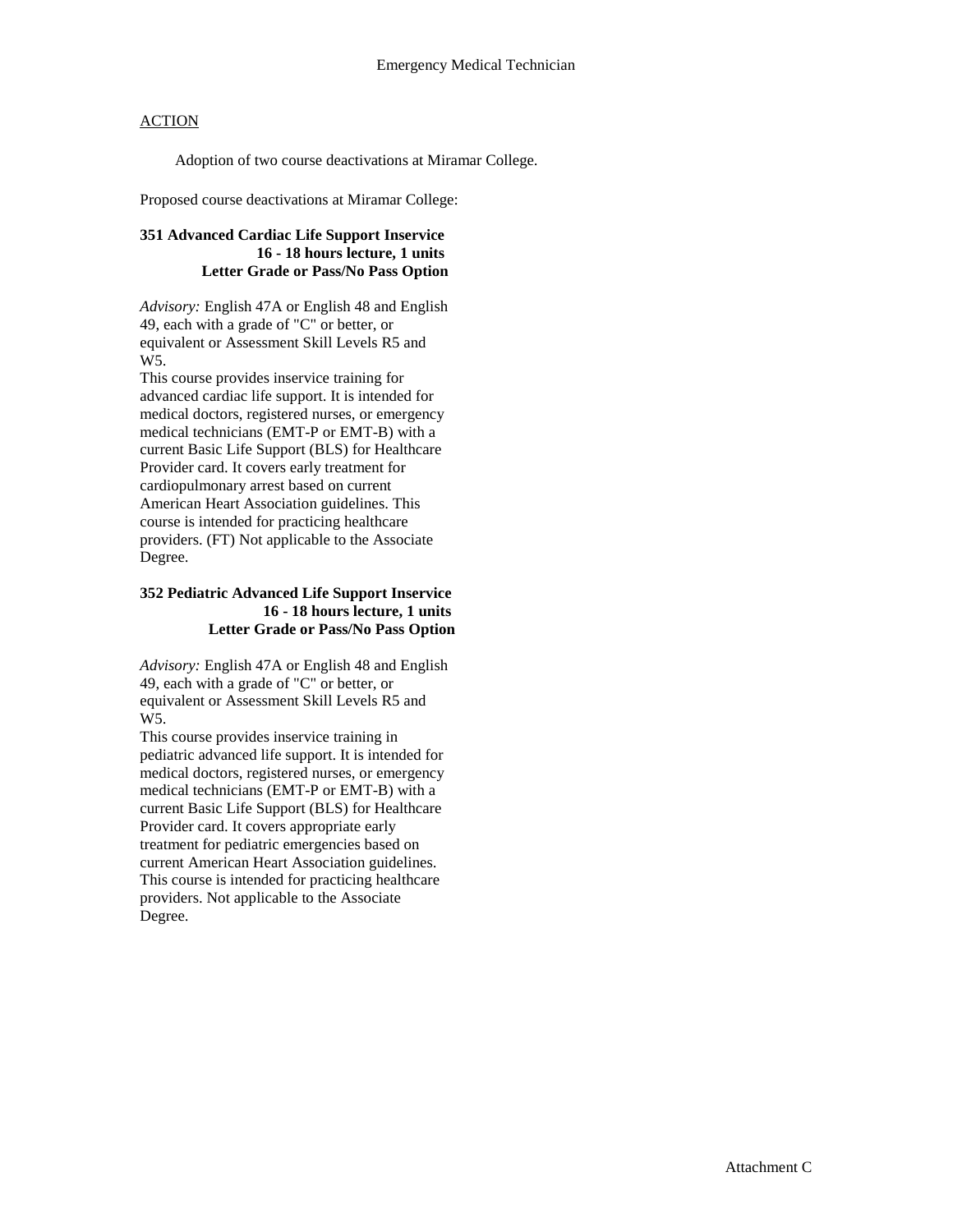Adoption of two course deactivations at Miramar College.

Proposed at course deactivations at Miramar College:

## **287 Fitness Specialist Internship**

**16 - 18 hours lecture, 48 - 54 hours lab, 2 units Grade Only**

*Prerequisite:* Exercise Science 280, Exercise Science 281, and Exercise Science 283, each with a grade of "C" or better, or equivalent. *Advisory:* English 47A or English 48 and English 49, each with a grade of "C" or better, or equivalent or Assessment Skill Levels R5 and W5.

*Limitation on Enrollment:* This course is not open to students with previous credit for Physical Education 287, Physical Education 288, or Exercise Science 288.

This course is designed to provide students in the Fitness Specialist Certificate Program with practical experience in the field of exercise and fitness. Emphasis is placed on participant screening, evaluation, and exercise program design, self marketing, fitness specialist/client relationships and professional responsibility in a fitness setting. (FT) Associate Degree Credit & transfer to CSU.

#### **289 Injury Care and Prevention for Personal Trainers**

#### **32 - 36 hours lecture, 2 units Grade Only**

*Advisory:* English 47A or English 48 and English 49, each with a grade of "C" or better, or equivalent or Assessment Skill Levels R5 and W5.

*Limitation on Enrollment:* This course is not open to students with previous credit for Physical Education 242, Physical Education 242B, or Exercise Science 242B.

This course covers common acute and chronic injuries encountered by personal trainers. Topics include basic first aid, injury care and prevention and exercise modification. This course is designed for students in the Fitness Specialist Certificate Program. (FT) Associate Degree Credit & transfer to CSU.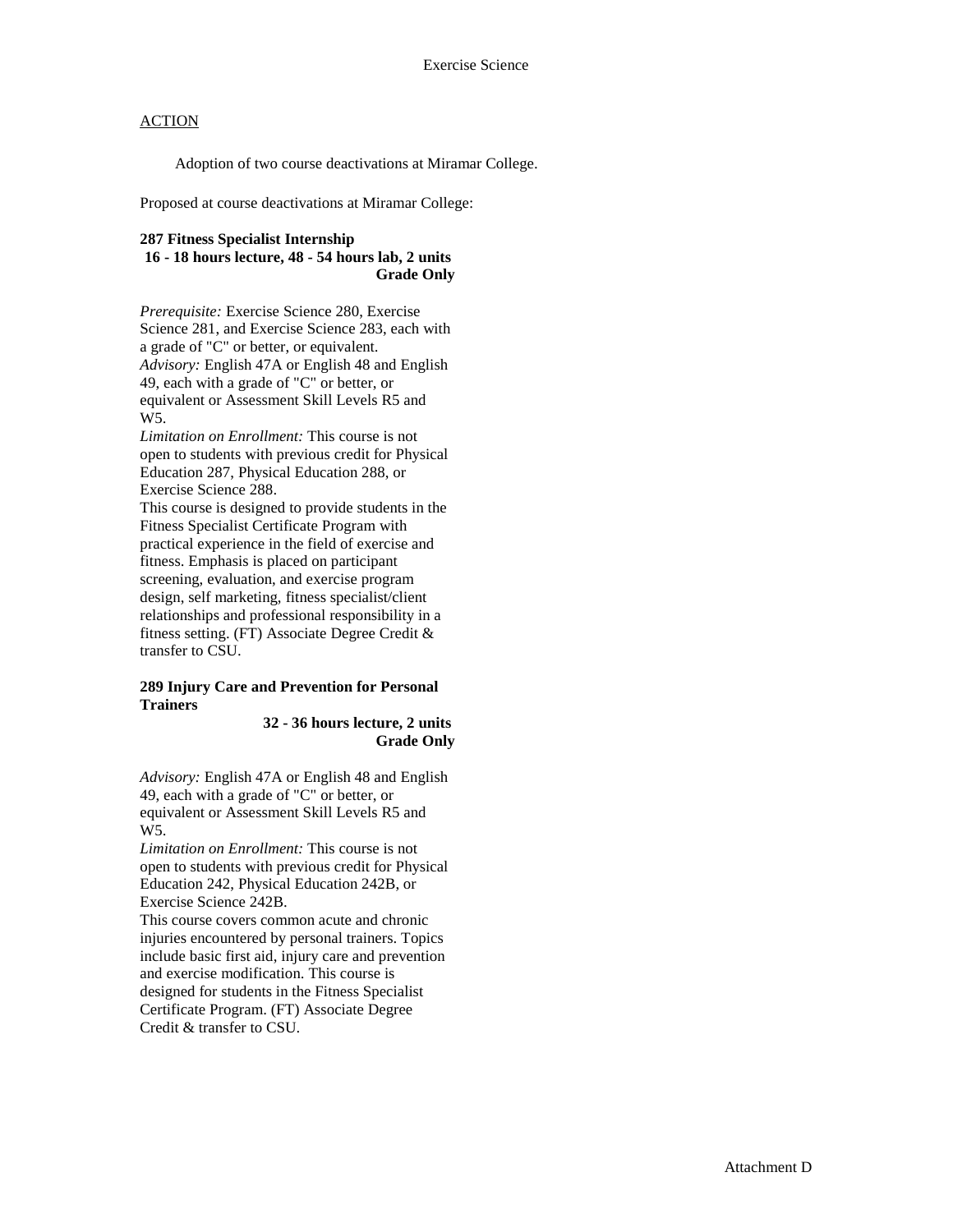Adoption of a course deactivation at Miramar College.

Proposed course deactivation at Miramar College:

#### **270 Work Experience 60 - 300 hours other, 1-4 units Grade Only**

Supervised on-the-job training in agencies engaged directly in fire protection (such as fire suppression, prevention, administration, services-operations or insurance) which contributes to the student's career objectives. The combined maximum credit for all work experience courses from all disciplines may not exceed 16 units. (FT) Associate Degree Credit & transfer to CSU.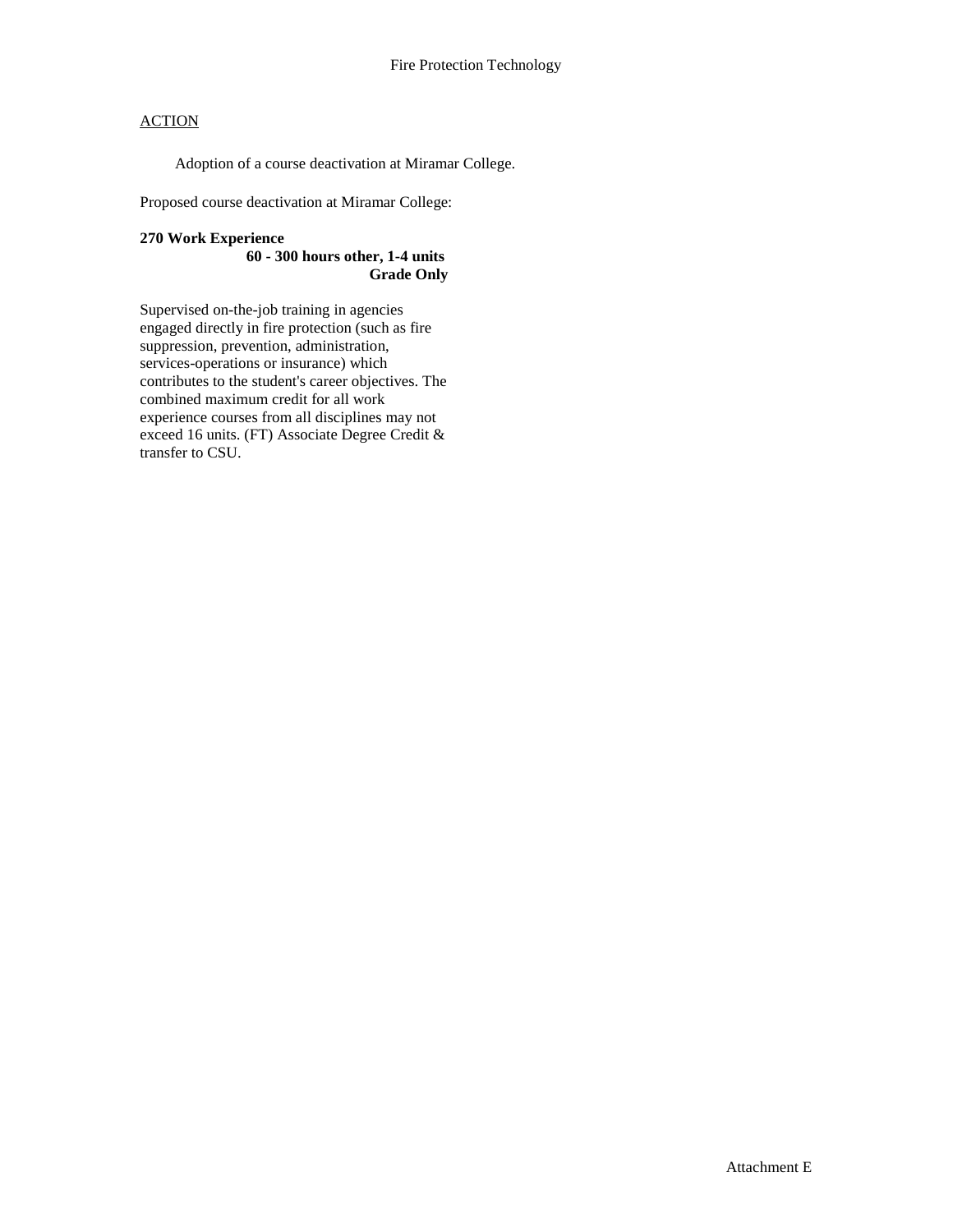Adoption of a course deactivation at Miramar College.

Proposed course deactivation at Miramar College:

### **270 Work Experience 60 - 300 hours other, 1-4 units Letter Grade or Pass/No Pass Option**

A program of on-the-job learning experiences for the student employed in a job related to his/her declared major. See Work Experience section for further information. The combined maximum credit for all work experience courses from all disciplines may not exceed 16 units. Associate Degree Credit & transfer to CSU.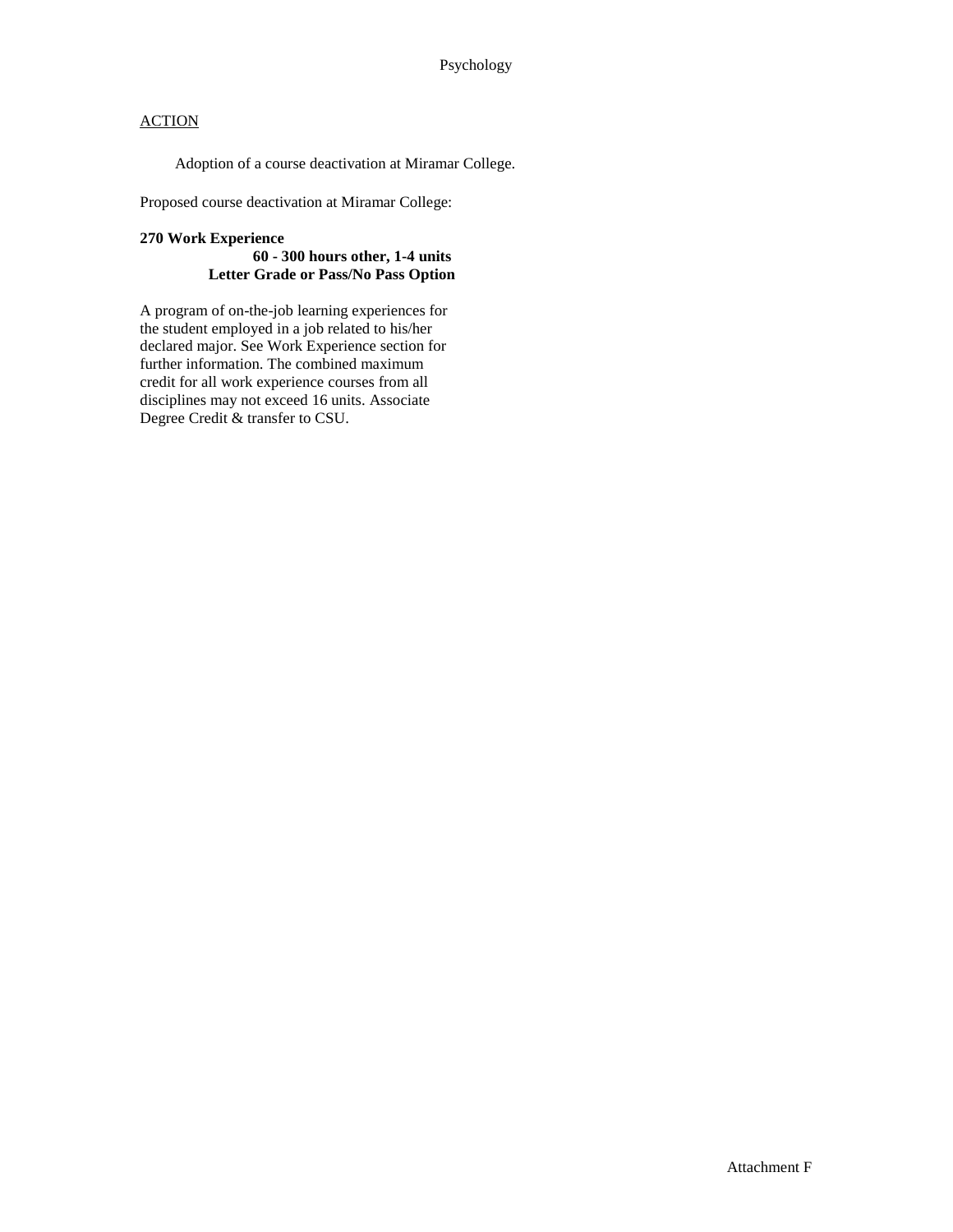Adoption of a program revision at Miramar College.

Proposed program revision at Miramar College:

## **Associate of Arts Degree Art/Visual Studies**

| <b>Courses Required for the Major:</b>           | Units        |
|--------------------------------------------------|--------------|
| ARTF 110 Art History: Prehistoric to Gothic  3   |              |
| ARTF 111 Art History: Renaissance to             |              |
|                                                  |              |
|                                                  |              |
| Select at least 12 units, including at least two |              |
| <b>ARTF</b> courses or one ARTF course and one   |              |
| <b>ARTG</b> course, from the following:          |              |
| Select at least 12 units, including at least two |              |
| <b>ARTF</b> courses, from the following:         | <b>Units</b> |
| ARTF 100 Art Orientation 3                       |              |
| ARTF 107 Contemporary Art3                       |              |
|                                                  |              |
| ARTF 113 Arts of Africa, Oceania, and the        |              |
|                                                  |              |
| ARTF 125 Art History: Arts of the Asian          |              |
|                                                  |              |
| ARTF 150A Two-Dimensional Design3                |              |
| ARTF 150B Beginning Graphic Design3              |              |
| ARTF 151 Three-Dimensional Design3               |              |
| ARTF 155A Freehand Drawing I3                    |              |
| ARTF 155B Freehand Drawing II3                   |              |
| ARTF 165A Composition in Painting I3             |              |
| ARTF 170A Contemporary Crafts I3                 |              |
| ARTF 170B Contemporary Crafts II3                |              |
|                                                  |              |
| ARTF 198A Introduction to Printmaking I 3        |              |
| ARTF 210A Life Drawing I3                        |              |
| ARTF 210B Life Drawing II3                       |              |
|                                                  |              |
| CHIL 101 Human Growth and Development3           |              |
| CHIL 103 Lifespan Growth and Development3        |              |
| ENGL 209 Literary Approaches to Film3            |              |
| GEOG 102 Cultural Geography 3                    |              |
| PSYC 101 General Psychology3                     |              |
| PSYC 230 Psychology of Lifespan                  |              |
|                                                  |              |
| SOCO 101 Principles of Sociology3                |              |
|                                                  |              |

**Total Units = 18**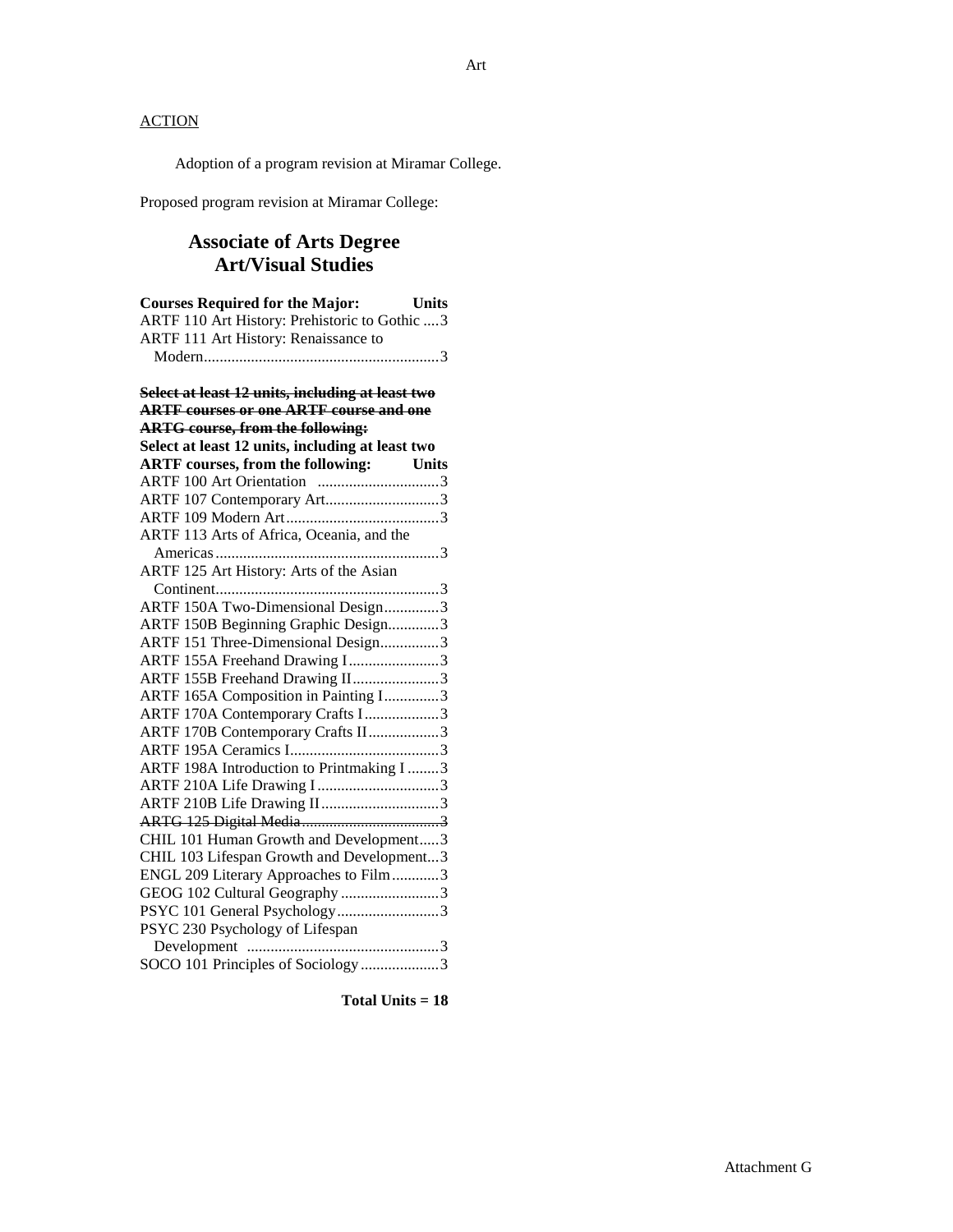Adoption of two program revisions at Miramar College.

Proposed program revisions at Miramar College:

## **Certificate of Achievement Business Management**

| <b>Courses Required for the Major:</b>          | Units |
|-------------------------------------------------|-------|
| BUSE 100 <sup>1</sup> Introduction to Business3 |       |
|                                                 |       |
| BUSE 119 Business Communications3               |       |
| <b>BUSE 140 Business Law and the Legal</b>      |       |
|                                                 |       |
|                                                 |       |
| BUSE 201 Business Organization and              |       |
|                                                 |       |
| CISC 181 Principles of Information Systems or   |       |
| CBTE 210 Computers in Business 3-4              |       |
| ECON 120 Principles of Macroeconomics3          |       |
| $1$ BUSE 100 is recommended as a first semester |       |
| course.                                         |       |

#### **Complete at least six (6) units from the**

| following business/business-related           |
|-----------------------------------------------|
| <b>Units</b><br>courses:                      |
| <b>BUSE 140 Business Law and the Legal</b>    |
|                                               |
| <b>BUSE 150 Human Relations in Business3</b>  |
| <b>BUSE 155 Managing the Small Business 3</b> |
| ACCT 116A Financial Accounting4               |
| <b>ACCT 116B Managerial Accounting 4</b>      |
| ADJU 205 Leadership Theory and Practice3      |
| ECON 121 Principles of Microeconomics 3       |
| MARK 100 Principles of Marketing 3            |

#### **Complete at least one of the following**

| mathematics courses:                                 | <b>Units</b> |
|------------------------------------------------------|--------------|
| BUSE 101 Business Mathematics 3                      |              |
| BUSE 115 Statistics for Business 3                   |              |
| <b>MATH 115 Gateway to Experimental Statistics 4</b> |              |
| MATH 119 Elementary Statistics3                      |              |
| MATH 121 Basic Techniques of Applied                 |              |
|                                                      |              |
| <b>MATH 150 Calculus with Analytic Geometry I 5</b>  |              |
| PSYC 258 Behavioral Science Statistics3              |              |
|                                                      |              |

## **Complete at least six (6) units from the**

| following occupational courses:                    | <b>Units</b> |
|----------------------------------------------------|--------------|
| BUSE 120 Personal Financial Management3            |              |
|                                                    |              |
|                                                    |              |
| <b>ACCT 150 Computer Accounting Applications 3</b> |              |
| CBTE 120 Beginning Microsoft Word2                 |              |

| CBTE 122 Intermediate Microsoft Word3      |
|--------------------------------------------|
| CBTE 127 Introduction to PowerPoint 2      |
| <b>CBTE 128 Comprehensive Microsoft</b>    |
|                                            |
| CBTE 140 Microsoft Excel *Active* 2        |
| CBTE 143 Intermediate Microsoft Excel      |
| CBTE 152 Beginning Microsoft Access2       |
| CBTE 153 Intermediate Microsoft Access3    |
| CBTE 162 Web Page Creation *Active * 2     |
| <b>CBTE 165 Webpage Creation with</b>      |
|                                            |
| CBTE 180 Microsoft Office *Active* 3       |
| LIBS 101 Information Literacy and Research |
|                                            |
|                                            |
|                                            |

**\*\*Occupational Electives: Units** *\*\*These courses should be planned with the assistance of a counselor and must be approved by a department member. Approval forms may be obtained in the counseling office.*

Total Units =  $35 \quad 27 - 30$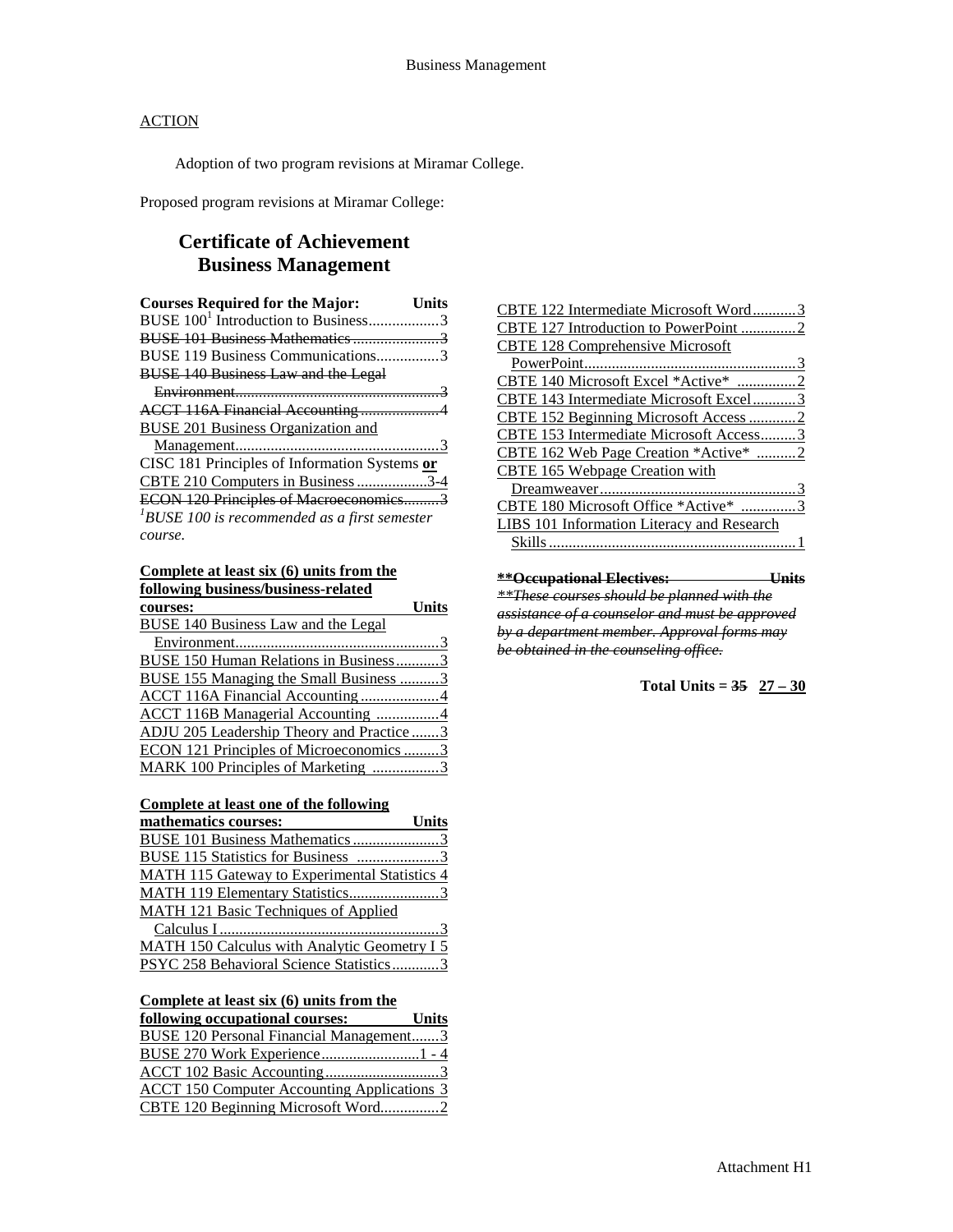## **Associate of Science Degree Business Management**

| <b>Courses Required for the Major:</b><br>Units      |
|------------------------------------------------------|
| BUSE 100 <sup>1</sup> Introduction to Business3      |
| BUSE 101 Business Mathematics 3                      |
| BUSE 119 Business Communications3                    |
| <b>BUSE 140 Business Law and the Legal</b>           |
|                                                      |
| BUSE 150 Human Relations in Business3                |
| BUSE 201 Business Organization and                   |
|                                                      |
| ACCT 116A Financial Accounting 4                     |
| CISC 181 Principles of Information Systems or        |
| CBTE 210 Computers in Business 3-4                   |
| ECON 120 Principles of Macroeconomics3               |
| ECON 121 Principles of Microeconomics 3              |
| MARK 100 Principles of Marketing 3                   |
| ${}^{1}$ BUSE 100 is recommended as a first semester |
| course.                                              |
| Note: Only one Business (BUSE) course from the       |
| above list may be used to satisfy SDCCD general      |

*education requirements.*

## **Complete at least six (6) units from the**

| <b>Units</b><br>courses:                  |
|-------------------------------------------|
| BUSE 140 Business Law and the Legal       |
|                                           |
| BUSE 150 Human Relations in Business3     |
| BUSE 155 Managing the Small Business 3    |
| ACCT 116A Financial Accounting4           |
| <b>ACCT 116B Managerial Accounting 4</b>  |
| ADJU 205 Leadership Theory and Practice 3 |
| ECON 121 Principles of Microeconomics 3   |
| MARK 100 Principles of Marketing 3        |

**Complete at least one of the following** 

| mathematics courses:                                 | <b>Units</b> |
|------------------------------------------------------|--------------|
| BUSE 101 Business Mathematics 3                      |              |
| BUSE 115 Statistics for Business3                    |              |
| <b>MATH 115 Gateway to Experimental Statistics 4</b> |              |
| MATH 119 Elementary Statistics3                      |              |
| <b>MATH 121 Basic Techniques of Applied</b>          |              |
|                                                      |              |
| MATH 150 Calculus with Analytic Geometry I 5         |              |
| PSYC 258 Behavioral Science Statistics3              |              |

### **Complete at least six (6) units from the**

| following occupational courses:                    | <b>Units</b> |
|----------------------------------------------------|--------------|
| <b>BUSE 120 Personal Financial Management3</b>     |              |
|                                                    |              |
|                                                    |              |
| <b>ACCT 150 Computer Accounting Applications.3</b> |              |
| CBTE 120 Beginning Microsoft Word2                 |              |

| BTE 122 Intermediate Microsoft Word       |
|-------------------------------------------|
| BTE 127 Introduction to PowerPoint        |
| <b>CBTE 128 Comprehensive Microsoft</b>   |
|                                           |
|                                           |
| CBTE 143 Intermediate Microsoft Excel     |
|                                           |
| CBTE 153 Intermediate Microsoft Access3   |
| CBTE 162 Web Page Creation *Active*       |
| CBTE 165 Webpage Creation with            |
|                                           |
|                                           |
| IBS 101 Information Literacy and Research |
|                                           |
|                                           |
|                                           |

**\*\*Occupational Electives Units** *\*\*These courses should be planned with the assistance of a counselor and must be approved by a department member. Approval forms may be obtained in the counseling office.*

Total Units =  $47 \quad 27 - 30$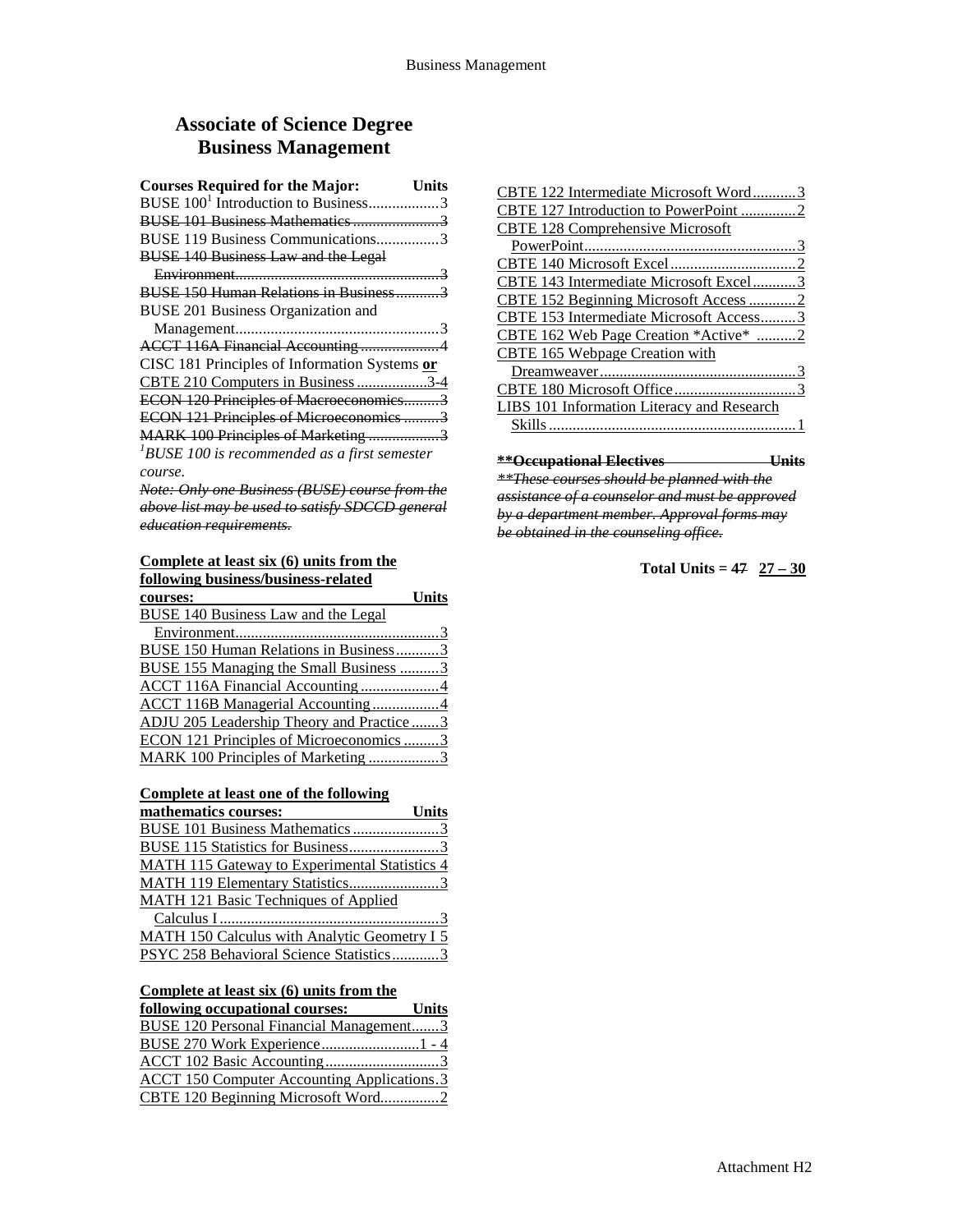Adoption of a program revision at Miramar College.

Proposed program revision at Miramar College:

# **Certificate of Achievement Personal Training**

| <b>Courses Required for the Major:</b>         | Units |
|------------------------------------------------|-------|
| EXSC 242B Care and Prevention of Injuries 3    |       |
| <b>EXSC 289 Injury Care and Prevention for</b> |       |
|                                                |       |
| EXSC 280 Applied Exercise Physiology 2         |       |
|                                                |       |
| EXSC 282 Techniques of Weight Training2        |       |
| EXSC 283 Exercise and Fitness Assessment  2    |       |
| EXSC 284 Fitness and Sports Nutrition 2        |       |
| EXSC 285 Exercise for Special Populations 2    |       |
| EXSC 286 Techniques of Exercise Leadership2    |       |
| <b>EXSC 288 Fitness Specialist Internship</b>  |       |
| Lecture and                                    |       |
| <b>EXSC 270 Fitness Specialist Work</b>        |       |
|                                                |       |

**Total Units = 18-22 19 – 22**